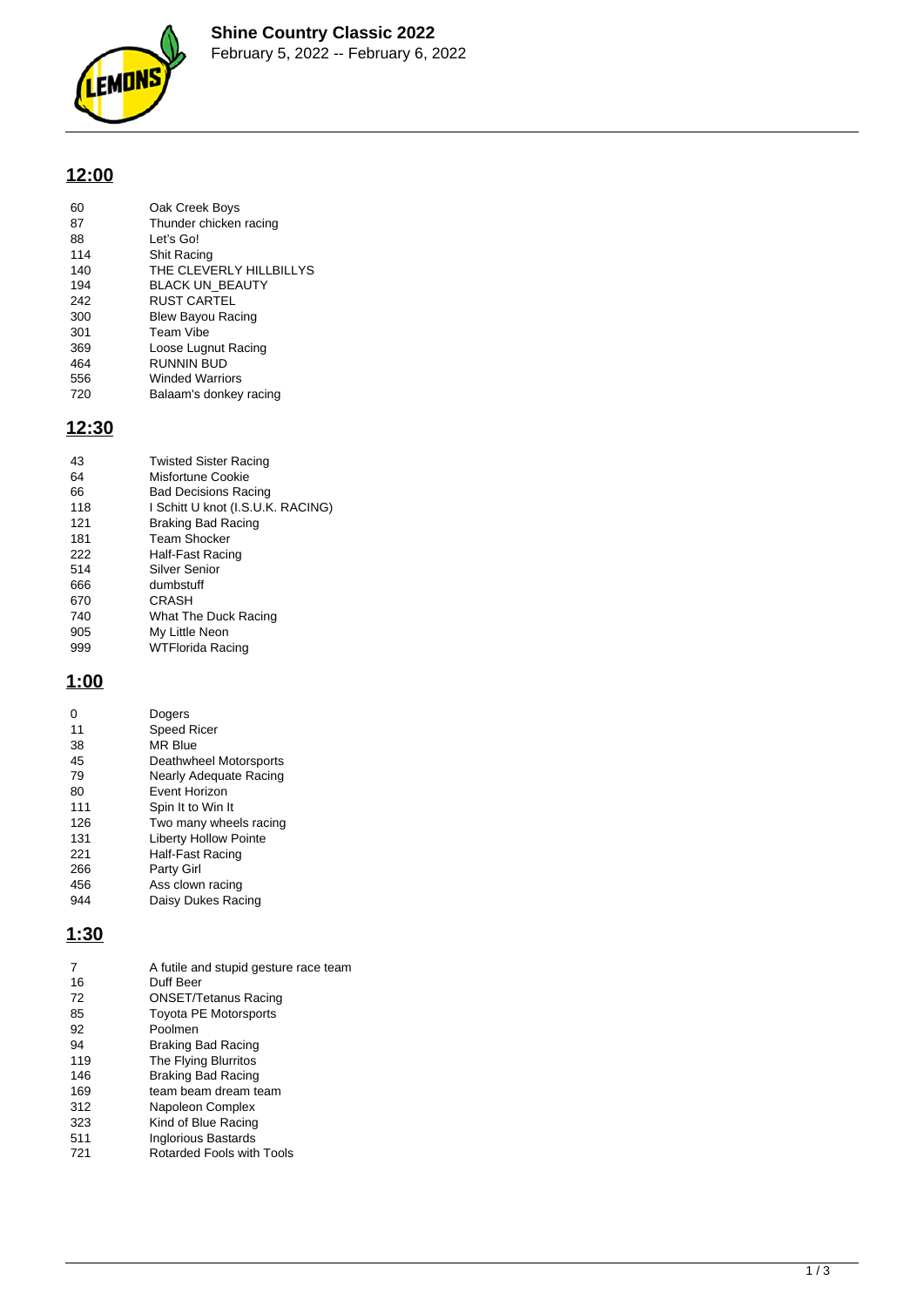

# **2:00**

| I andshark                   |
|------------------------------|
| PsychoBilly Crapcan!         |
|                              |
| Six Pack Racing              |
| N.A.T.P.A.D.                 |
| Cheat'N Slow                 |
| <b>Safety Stand Down</b>     |
| Braking Bad Racing           |
| Team Super Westerfield Bros. |
| <b>Burp Racing</b>           |
| Ragged Racing                |
| Ashy Larry racing 2          |
| Ragged Racing                |
| Red Ace Racing               |
|                              |

### **2:30**

| 56  | <b>Beer Money Wasted</b>             |
|-----|--------------------------------------|
| 78  | The Van Halen Car                    |
| 98  | <b>Bad Penny Racing</b>              |
| 117 | Hawaiian Punch Racing                |
| 129 | Old Dudes                            |
| 147 | Southern Discomfort                  |
| 155 | <b>Projectile Dysfunction Racing</b> |
| 307 | <b>Battle Scarred Motorsports</b>    |
| 372 | [00=[1[]=00]                         |
| 404 | Team 6 Pack                          |
| 412 | <b>Battle Scarred Motorsports</b>    |
| 528 | <b>Team Non Sequitur</b>             |
| 614 | Into The Storm                       |

## **3:00**

| 9   | ThinBlueSwine                   |
|-----|---------------------------------|
| 17  | <b>TDH Motorsports</b>          |
| 36  | Save The Ta-Tas Racing          |
| 68  | Chunky Thing Racing             |
| 76  | MoFoCo                          |
| 89  | Ady's Army                      |
| 161 | <b>Burnt Wiener Soul Racing</b> |
| 170 | The Corona's                    |
| 200 | Large Spheres Racing            |
| 251 | Amateur Sketch Racing           |
| 423 | Cross Threaded                  |
| 878 | Knoxvegas Lowballers            |
| 929 | Hi Hungry, I'm Dad!             |

### **3:30**

| 6   | <b>DONE RACING RACING</b>          |
|-----|------------------------------------|
| 21  | Cheap Thrills                      |
| 40  | Mock Grass Racing                  |
| 67  | <b>TARP Racing Shenaniganizers</b> |
| 96  | Otown racing                       |
| 112 | The Corona's                       |
| 132 | <b>DIRTY AIR</b>                   |
| 211 | Rolling Chicane Racing             |
| 256 | MR Poo                             |
| 333 | <b>ONSET/Tetanus Racing</b>        |
| 406 | First Light Search Racing          |
| 624 | Otown racing                       |
| 990 | Cuzzin' Racing                     |

**4:00**